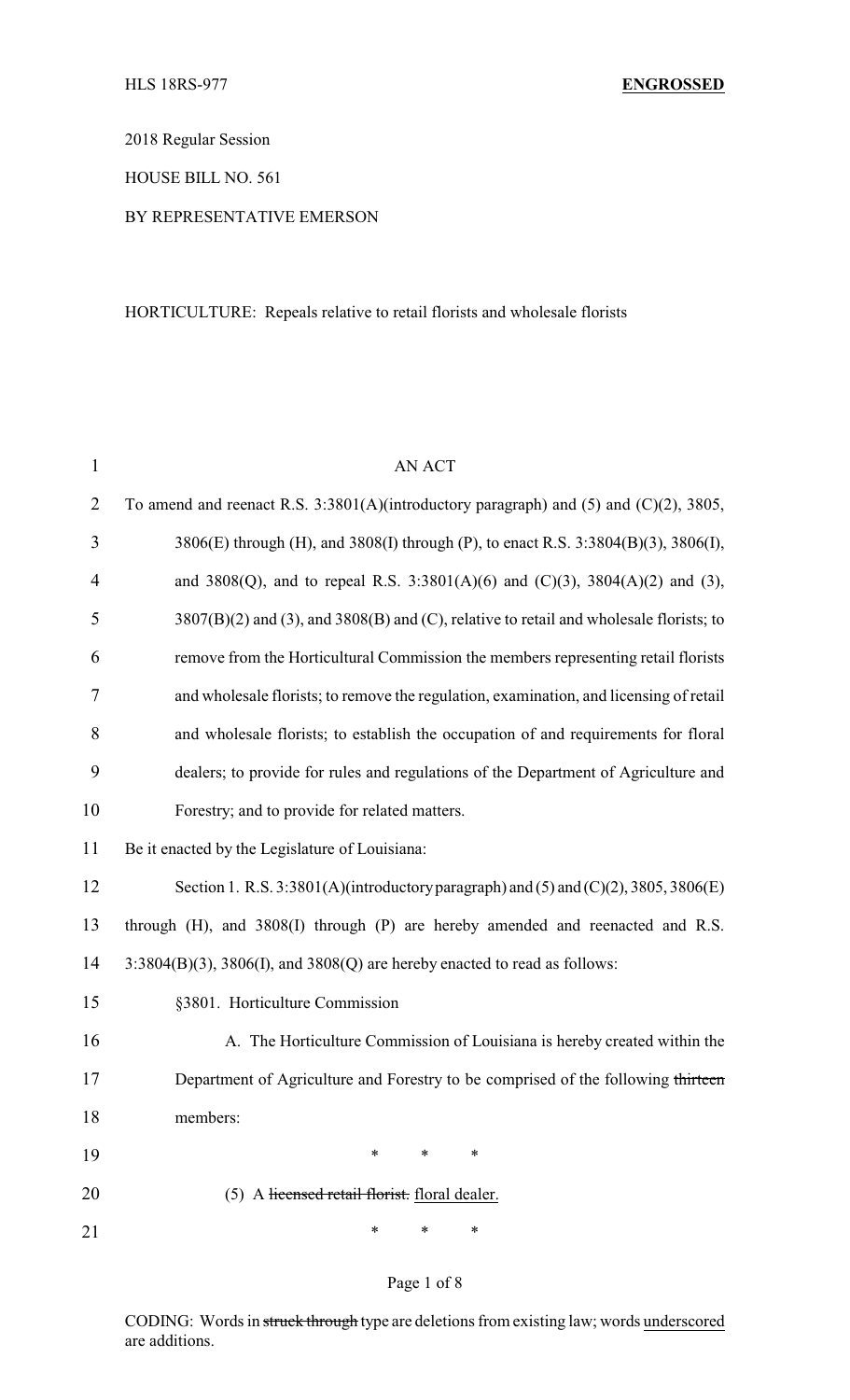| 1              | C. The following members shall be appointed by the commissioner, subject                   |  |  |  |  |
|----------------|--------------------------------------------------------------------------------------------|--|--|--|--|
| $\overline{2}$ | to confirmation of the Senate, and shall serve terms of four calendar years beginning      |  |  |  |  |
| 3              | with the year of appointment in accordance with the following provisions:                  |  |  |  |  |
| 4              | *<br>∗                                                                                     |  |  |  |  |
| 5              | (2)<br>The licensed retail florist floral dealer shall be appointed during the             |  |  |  |  |
| 6              | second year of each administration from a list of three persons nominated by the           |  |  |  |  |
| 7              | Louisiana State Florists Association, Inc.                                                 |  |  |  |  |
| 8              | *<br>$\ast$<br>∗                                                                           |  |  |  |  |
| 9              | §3804. Regulation of professions and occupations                                           |  |  |  |  |
| 10             | *<br>*<br>∗                                                                                |  |  |  |  |
| 11             | B. The commission shall regulate the following occupations:                                |  |  |  |  |
| 12             | ∗<br>*<br>*                                                                                |  |  |  |  |
| 13             | (3) Floral dealer.                                                                         |  |  |  |  |
| 14             | ∗<br>∗<br>∗                                                                                |  |  |  |  |
| 15             | §3805. Applications                                                                        |  |  |  |  |
| 16             | Each application to take an examination and each application for a license or              |  |  |  |  |
| 17             | permit shall be in writing and shall be on forms which shall be prescribed by the          |  |  |  |  |
| 18             | commission. Each application shall be accompanied by the appropriate fee and by            |  |  |  |  |
| 19             | such documents as the commission may require. Each applicant shall indicate on the         |  |  |  |  |
| 20             | application the street address of his residence and the street address of his place of     |  |  |  |  |
| 21             | business. If the residence or place of business does not have a street address, the        |  |  |  |  |
| 22             | applicant shall provide sufficient information to establish the physical location of the   |  |  |  |  |
| 23             | residence or place of business. Each applicant for a nursery stock dealer's permit         |  |  |  |  |
| 24             | dealer, or a cut flower dealer's dealer, or floral dealer permit shall have an identifying |  |  |  |  |
| 25             | sales tax number issued by the secretary of revenue and taxation and shall indicate        |  |  |  |  |
| 26             | that number on the application.                                                            |  |  |  |  |
| 27             | ∗<br>∗<br>*                                                                                |  |  |  |  |
| 28             | §3806. Fees                                                                                |  |  |  |  |
| 29             | ∗<br>∗<br>∗                                                                                |  |  |  |  |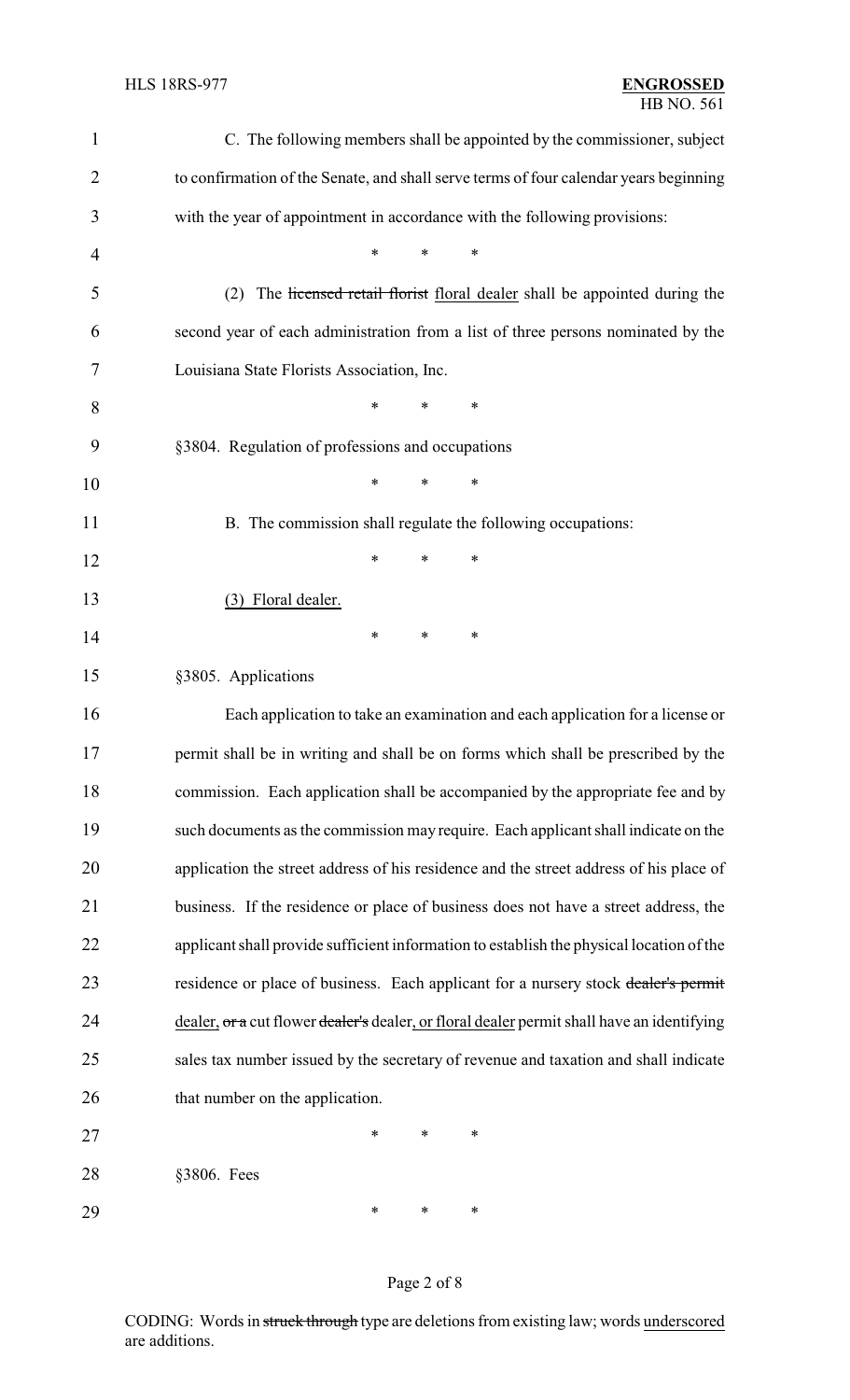| $\mathbf{1}$ | E. The permit fee for each floral dealer's permit which is issued or renewed            |  |  |
|--------------|-----------------------------------------------------------------------------------------|--|--|
| 2            | by the commissioner shall not be less than seventy dollars nor more than one            |  |  |
| 3            | hundred forty dollars per permit.                                                       |  |  |
| 4            | E.F. In addition to the fees provided for in Subsections B, C, and D, and E             |  |  |
| 5            | of this Section, each applicant who applies for the renewal of a license or permit      |  |  |
| 6            | more than fifteen working days after his license or permit has expired shall pay a late |  |  |
| 7            | fee of twenty-five dollars for each late application.                                   |  |  |
| 8            | F.G. The fees established in this Section shall not be refundable except under          |  |  |
| 9            | such conditions as the commission may establish.                                        |  |  |
| 10           | G.H. (1) All assessments, fees, penalties, and all other funds received under           |  |  |
| 11           | the provisions of this Chapter, subject to the exceptions contained in Article VII,     |  |  |
| 12           | Section 9 of the Constitution of Louisiana, shall be deposited immediately upon         |  |  |
| 13           | receipt into the state treasury and shall be credited to the Bond Security and          |  |  |
| 14           | Redemption Fund.                                                                        |  |  |
| 15           | (2) Out of the funds remaining in the Bond Security and Redemption Fund                 |  |  |
| 16           | after a sufficient amount is allocated from that fund to pay all obligations secured by |  |  |
| 17           | the full faith and credit of the state which become due and payable within any fiscal   |  |  |
| 18           | year, the treasurer, prior to placing the remaining funds in the state general fund,    |  |  |
| 19           | shall pay an amount equal to the total amount of funds paid into the state treasury     |  |  |
| 20           | under the provisions of this Chapter into a special fund which is hereby created in     |  |  |
| 21           | the state treasury and designated as the Horticulture and Quarantine Fund.              |  |  |
| 22           | (3) All unexpended and unencumbered monies in the fund at the end of the                |  |  |
| 23           | fiscal year shall remain in the fund. The state treasurer shall invest monies in the    |  |  |
| 24           | fund in the same manner as monies in the state general fund. All interest earned on     |  |  |
| 25           | monies from the fund invested by the state treasurer shall be deposited in the fund.    |  |  |
| 26           | (4) Subject to appropriation, the monies in the fund shall be used for the              |  |  |
| 27           | following purposes:                                                                     |  |  |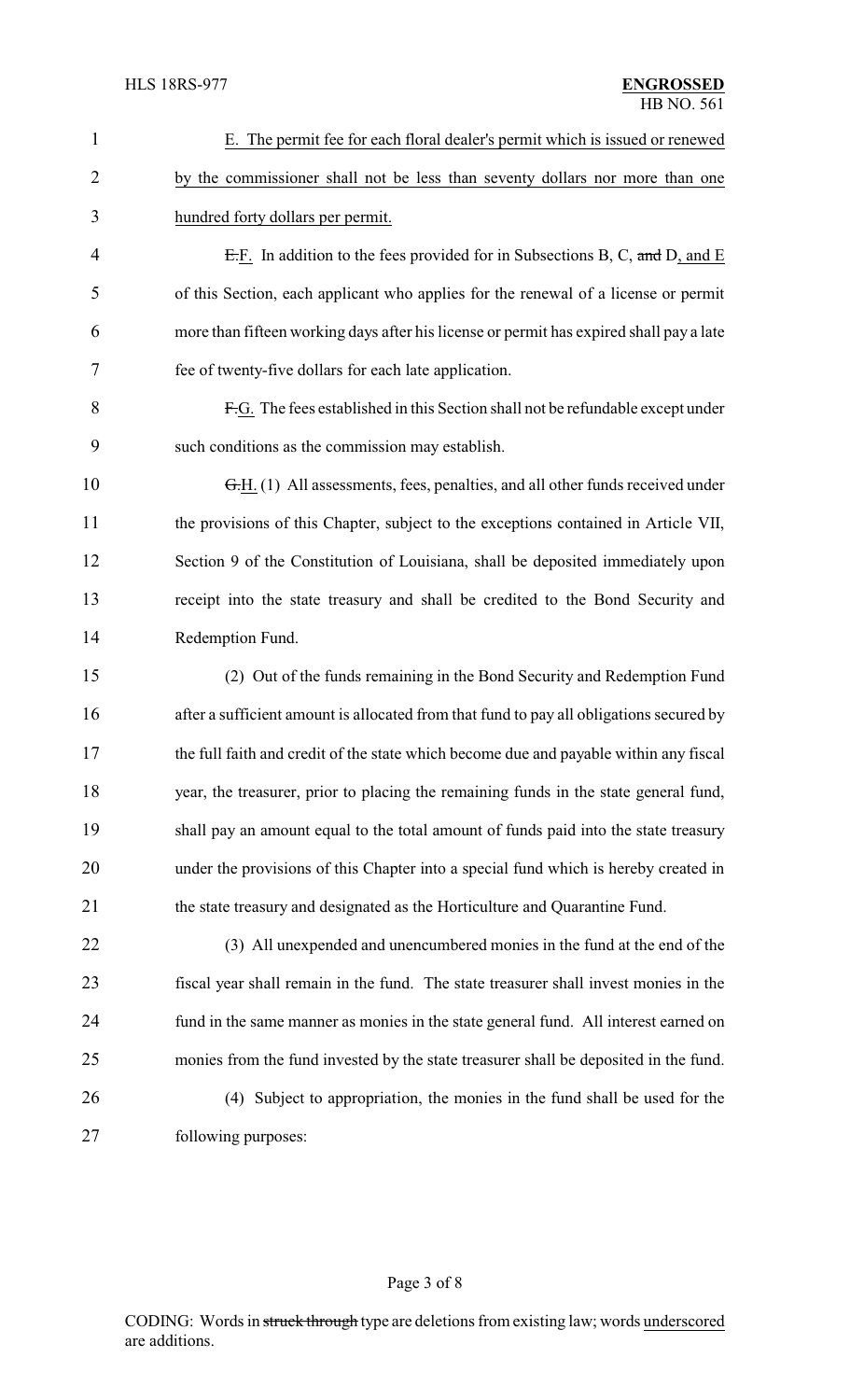| $\mathbf{1}$ | (a) To provide for the expenses of the program established by this Chapter            |
|--------------|---------------------------------------------------------------------------------------|
| 2            | and the expenses of the office of agricultural and environmental sciences, as         |
| 3            | determined by the commissioner.                                                       |
| 4            | (b) To fund any and all costs related to the purposes of this Chapter and to          |
| 5            | carrying out the powers and duties granted the commission and the commissioner        |
| 6            | under this Chapter.                                                                   |
| 7            | H.I. The commission is authorized to promulgate rules and regulations, in             |
| 8            | accordance with the Administrative Procedure Act, necessary to implement the          |
| 9            | provisions of this Section.                                                           |
| 10           | $\ast$<br>*<br>*                                                                      |
| 11           | §3808. Terms and conditions of licenses and permits                                   |
| 12           | *<br>*<br>∗                                                                           |
| 13           | I. A cut flower dealer's permit authorizes the holder to do any of the                |
| 14           | following:                                                                            |
| 15           | (1) Sell sell cut flowers either singly or in bunches, or both. However, the          |
| 16           | holder of a cut flower permit may not sell cut flowers within three hundred feet of   |
| 17           | the place of business of another person engaged in the profession of retail florist.  |
| 18           | occupation of floral dealer.                                                          |
| 19           | (2) Operate under that permit a vending machine for the sale of cut flowers           |
| 20           | and floral design in accordance with the provisions of this Chapter and the rules and |
| 21           | regulations adopted pursuant to this Chapter, if the holder is engaged in the         |
| 22           | profession of retail florist.                                                         |
| 23           | J. A floral dealer's permit authorizes the holder to sell cut flowers and             |
| 24           | ornamental plants in pots. Each person engaged in the occupation of floral dealer     |
| 25           | may operate a vending machine at a location remote from the individual's place of     |
| 26           | business for the sale of cut flowers, subject to all of the following requirements:   |
| 27           | (1) No permittee shall operate more than five vending machines at any time.           |
| 28           | The permittee shall obtain a floral dealer's permit for each vending<br>(2)           |
| 29           | machine.                                                                              |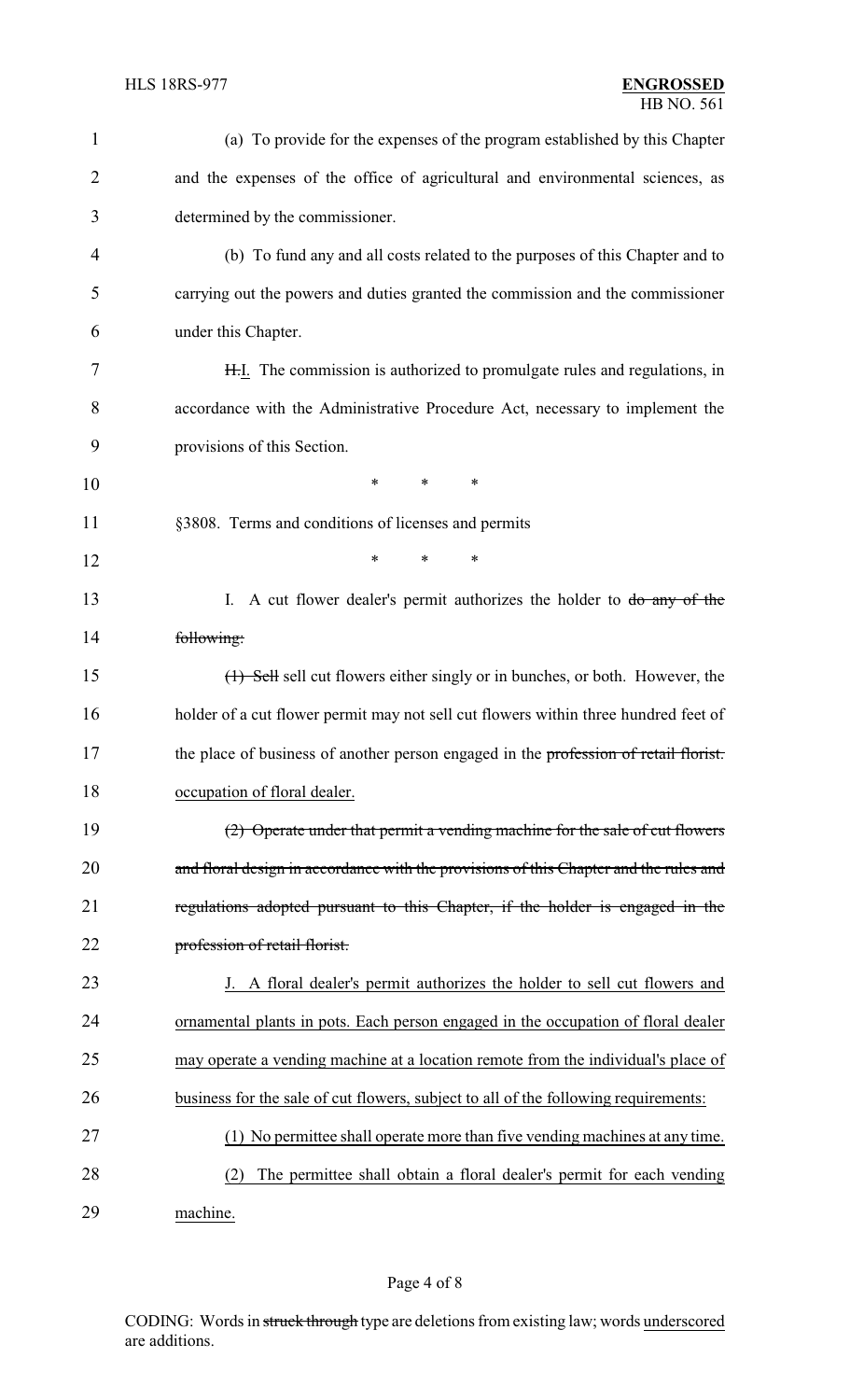| $\mathbf{1}$   | (3) The cut flowers sold from the vending machine shall be inspected at the              |  |  |
|----------------|------------------------------------------------------------------------------------------|--|--|
| $\overline{2}$ | owner's place of business prior to placement in the vending machine.                     |  |  |
| 3              | (4) The vending machine is monitored in person or electronically by an                   |  |  |
| 4              | employee of the business at least once each business day and serviced as needed.         |  |  |
| 5              | (5) The permittee shall not operate vending machines outside the parish more             |  |  |
| 6              | than twenty-five miles beyond their place of business.                                   |  |  |
| 7              | <b>H.K.</b> Each person issued a permit under pursuant to the provisions of this         |  |  |
| 8              | Chapter shall meet the occupational standards determined by the commission for           |  |  |
| 9              | each occupation and shall notify the commission of each change in the address of the     |  |  |
| 10             | permit holder.                                                                           |  |  |
| 11             | K.L. Each person who holds a valid Louisiana Nursery Certificate Permit                  |  |  |
| 12             | may use that permit in lieu of a nursery stock dealer's permit, or a cut flower dealer's |  |  |
| 13             | permit, or both, at any one outlet.                                                      |  |  |
| 14             | Each nursery stock dealer and cut flower dealer shall secure an<br><del>L.</del> М.      |  |  |
| 15             | appropriate permit for each outlet operated by the dealer.                               |  |  |
| 16             | M.N. Each license and permit issued under pursuant to the provisions of this             |  |  |
| 17             | Chapter shall expire on January thirty-first of each year and may be renewed in          |  |  |
| 18             | accordance with rules adopted by the commission.                                         |  |  |
| 19             | N.O. Each holder of a license or permit issued under pursuant to the                     |  |  |
| 20             | provisions of this Chapter shall present such license or permit upon demand of any       |  |  |
| 21             | authorized agent of the horticulture commission.                                         |  |  |
| 22             | $\Theta$ . P. Utility arborists shall be subject to the following provisions:            |  |  |
| 23             | (1) A utility arborist's license authorizes the holder thereof to recommend or           |  |  |
| 24             | execute the removal of trees or portions of trees along utility rights of way.           |  |  |
| 25             | (2) For license renewal, each utility arborist is required to attend a continuing        |  |  |
| 26             | training seminar as determined by rule by the commission.                                |  |  |
| 27             | <b>P.Q.</b> Landscape irrigation contractors shall be subject to the following           |  |  |
| 28             | provisions:                                                                              |  |  |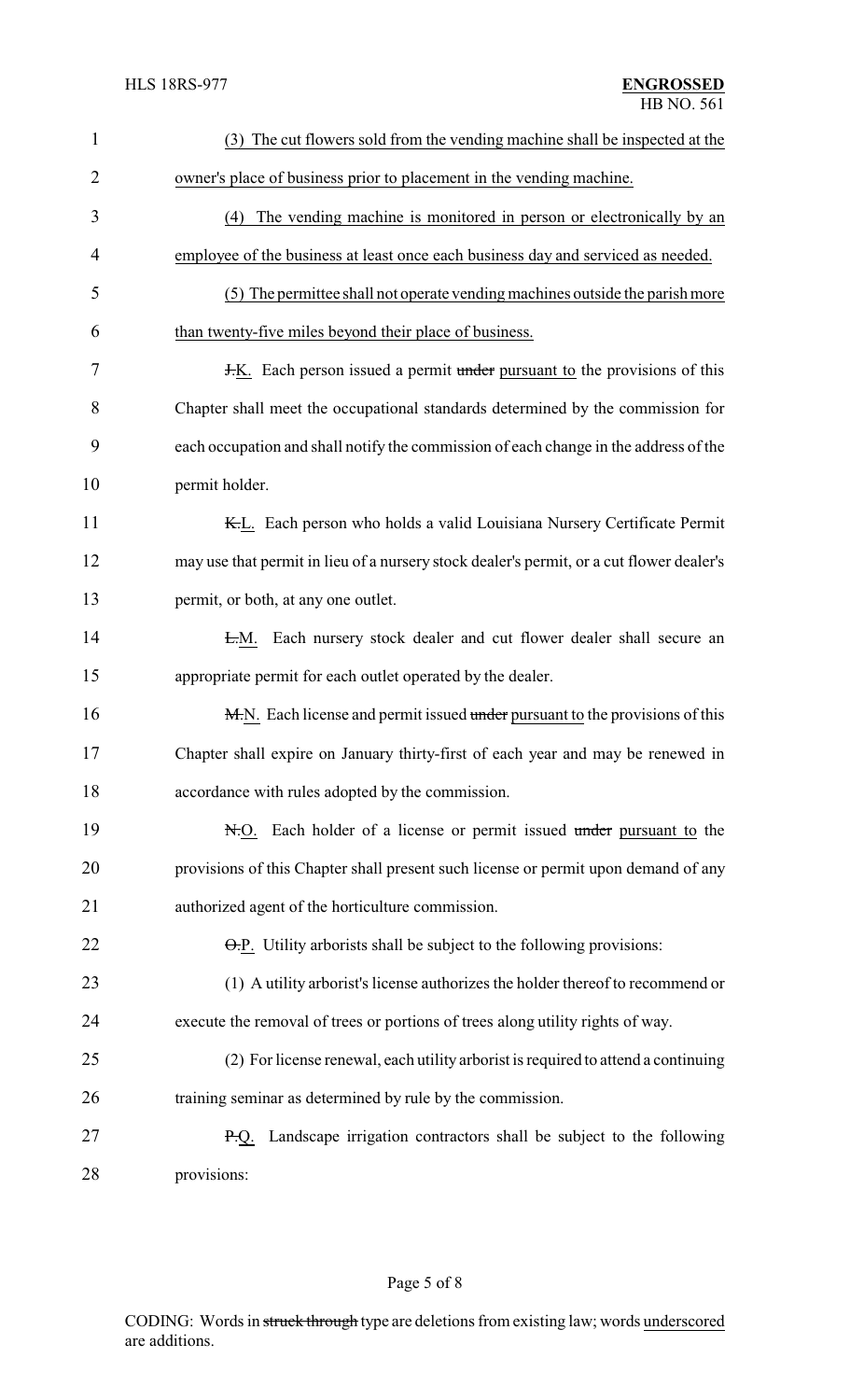(1) Notwithstanding any other law to the contrary, a landscape irrigation contractor's license authorizes the holder to construct, install, connect, repair, maintain, improve, or alter any portion of a landscape irrigation system, including the required wiring within that system, and to install and connect the landscape irrigation system to the required power supply and to a public or private water supply system. (2) For license renewal, each landscape irrigation contractor shall obtain continuing training as determined by rule of the commission. (3) He shall request and be issued any necessary permits from any governing authority. (4) Prior to connecting to a public or private water supply system, a licensed landscape irrigation contractor shall obtain a water supply protection specialist endorsement from the State Plumbing Board. The State Plumbing Board shall issue a special endorsement of a water supply protection specialist to any licensed landscape irrigation contractor who completes the training required by the State Plumbing Board as provided for in R.S. 37:1368(H)(1); however, neither a journeyman plumber's license nor a master plumber's license shall be required. (5) Backflow prevention devices shall be installed in accordance with the provisions of Part XIV of the Louisiana State Sanitary Code by a person holding a water supply protection specialist endorsement. (6) Nothing in this Subsection shall permit any licensed landscape irrigation contractor to perform any electrical or plumbing services not provided for in this Subsection, for which a license is required from any other regulatory board. Nothing in this Subsection shall prohibit a licensed electrician or plumber from providing electrical or plumbing services necessary to make or keep an irrigation system operational. Section 2. R.S. 3:3801(A)(6) and (C)(3), 3804(A)(2) and (3), 3807(B)(2) and (3), 28 and 3808(B) and (C) are hereby repealed in their entirety.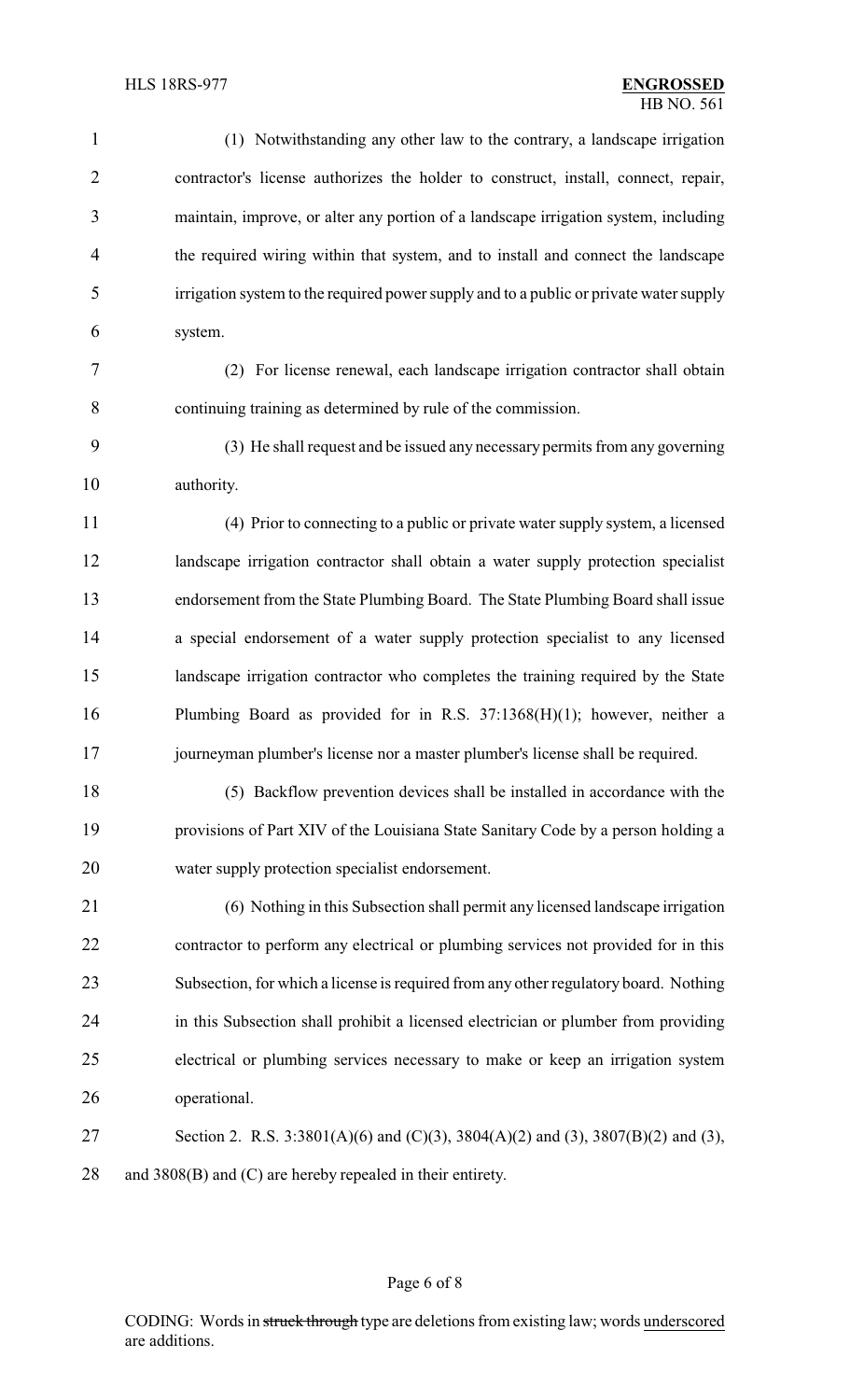| 1  | Section 3. Any rule or regulation promulgated by the Department of Agriculture and              |
|----|-------------------------------------------------------------------------------------------------|
| 2  | Forestry providing for the regulation, examination and licensing of retail florists and         |
| 3  | wholesale florists shall be null, void, and without effect upon the effective date of this Act. |
| 4  | The Department of Agriculture and Forestry shall issue a notice of intent to amend their        |
| 5  | rules and regulations in conformity with this Act on or before September 1, 2018 and adopt      |
| 6  | the amended rules and regulations on or before December 1, 2018.                                |
| 7  | Section 4. This Act shall become effective upon signature by the governor or, if not            |
| 8  | signed by the governor, upon expiration of the time for bills to become law without signature   |
| 9  | by the governor, as provided by Article III, Section 18 of the Constitution of Louisiana. If    |
| 10 | vetoed by the governor and subsequently approved by the legislature, this Act shall become      |

11 effective on the day following such approval.

## DIGEST

The digest printed below was prepared by House Legislative Services. It constitutes no part of the legislative instrument. The keyword, one-liner, abstract, and digest do not constitute part of the law or proof or indicia of legislative intent. [R.S. 1:13(B) and 24:177(E)]

| HB 561 Engrossed | 2018 Regular Session | Emerson |
|------------------|----------------------|---------|
|                  |                      |         |

**Abstract:** Repeals the examination and licensing of retail and wholesale florists and creates a floral dealer permit.

Present law authorizes a retail florist to arrange or supervise the arrangement of floral designs which include living or freshly cut plant materials and to sell at retail floral designs, cut flowers, and ornamental plants in pots normally and customarily sold by florists. Proposed law repeals present law.

Present law authorizes a wholesale florist to prepare and sell cut flowers, plant materials, and ornamental plants in pots normally and customarily used by retail florists to persons who hold a retail florist's license and to prepare and sell cut flowers to persons who hold a cut flower dealer's permit. However, prohibits a wholesale florist from arranging or selling floral designs. Proposed law repeals present law.

Present law provides that the membership of the Horticulture Commission includes a retail florist and a wholesale florist. Proposed law repeals present law and provides that membership includes a floral dealer.

Present law provides for the regulation, examination, and licensing of retail and wholesale florists. Proposed law repeals present law and creates a floral dealer permit.

Proposed law establishes a floral dealer permit fee that is no less than \$70 nor more than \$140 per permit.

Proposed law authorizes a floral dealer to sell cut flowers and ornamental plants in pots and modifies provisions regulating the operation of vending machines by restricting permittees to their respective parishes, no more than 25 miles beyond their place of business.

## Page 7 of 8

CODING: Words in struck through type are deletions from existing law; words underscored are additions.